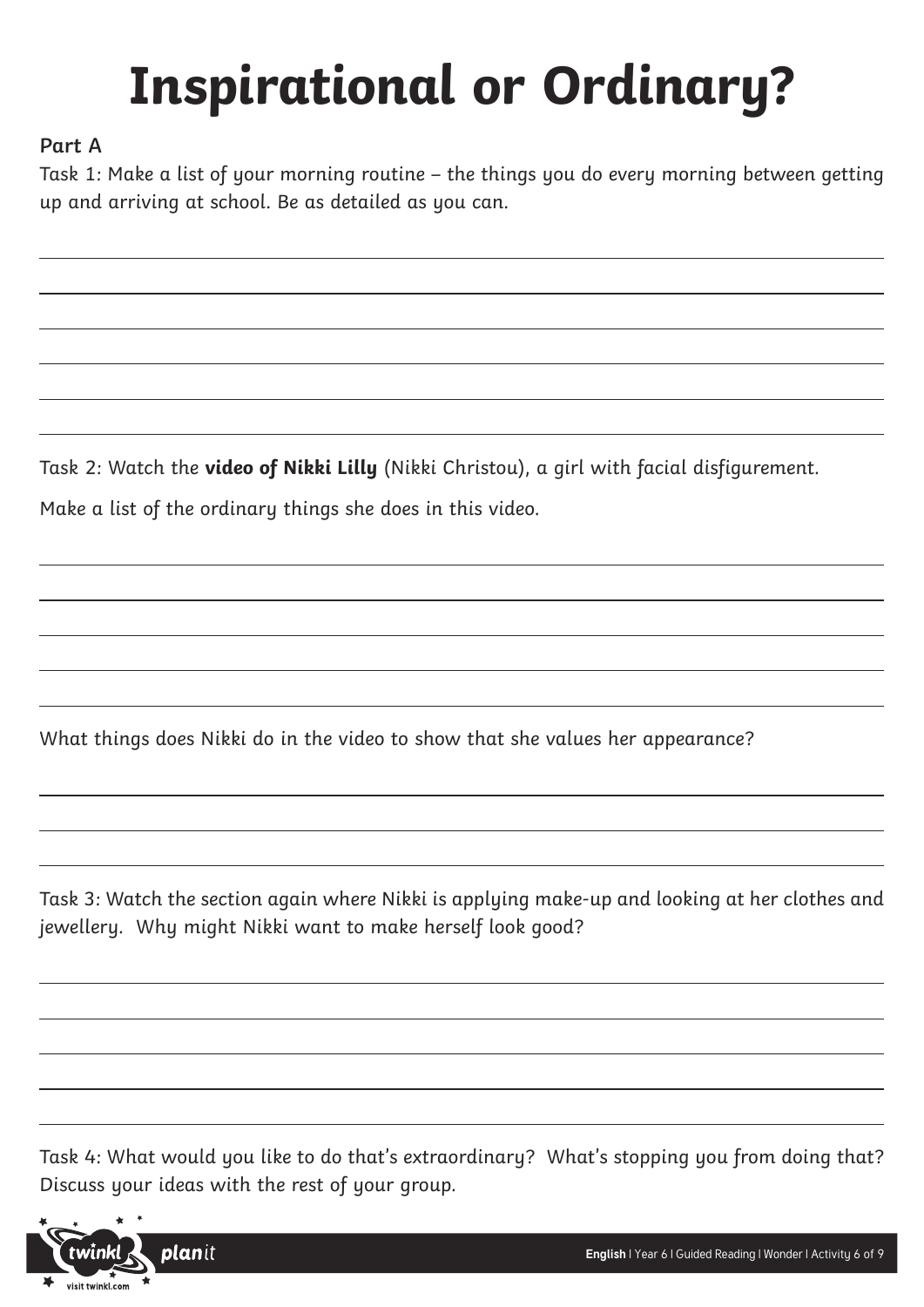# **Inspirational or Ordinary?**

## **Part B**

Task 1: Pass around the **Nikki Lilly Fact Cards** and each person read aloud the facts about Nikki Lilly. Discuss the differences between yourselves and Nikki.

Task 2: Is Nikki extraordinary or is she extraordinary only because of her medical condition? Discuss this question in your group and record your own ideas below:

Task 3: Why might CBBC have invited her to compete in Junior Bake Off? Discuss this question in your group and record your own ideas below:

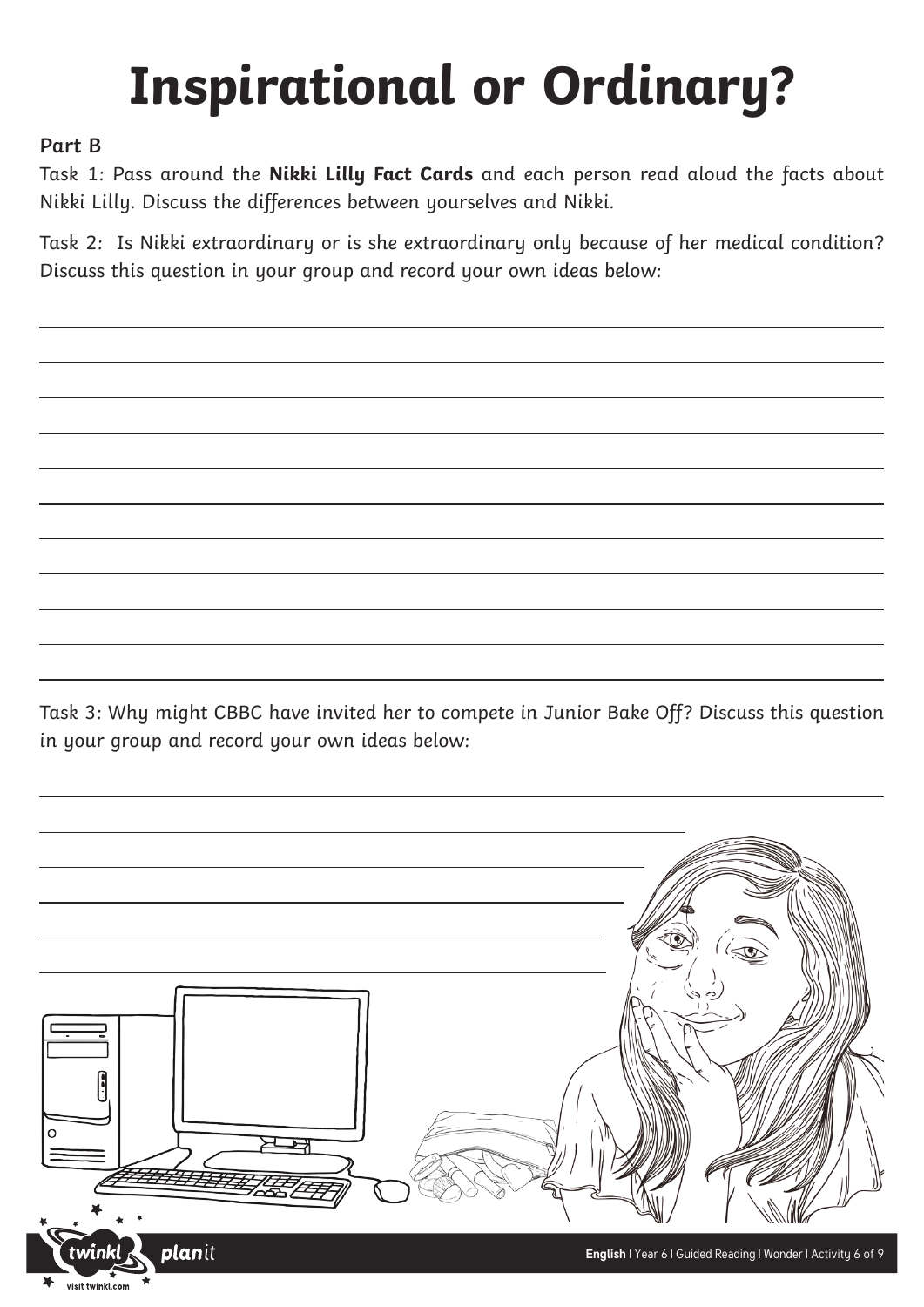Task 4: Discuss with your group how August might be thought of as both ordinary and inspirational. You should use evidence and incidents from the book to back up your points. Consider these questions:

- How does his life and the way he tackles his difficulties inspire us with our own difficulties?
- Is August an admirable person? Why?
- How is he just like any other 11-year old?

Compare the way Nikki Lilly deals with her facial disfigurement to the way August has dealt with his so far in the book. Consider: does Nikki have it easy compared to August or have they reacted differently? Research the difficulties Nikki has had to deal with in her life. You can discuss this orally in your group and/or write down your thoughts.



**Challenge Task**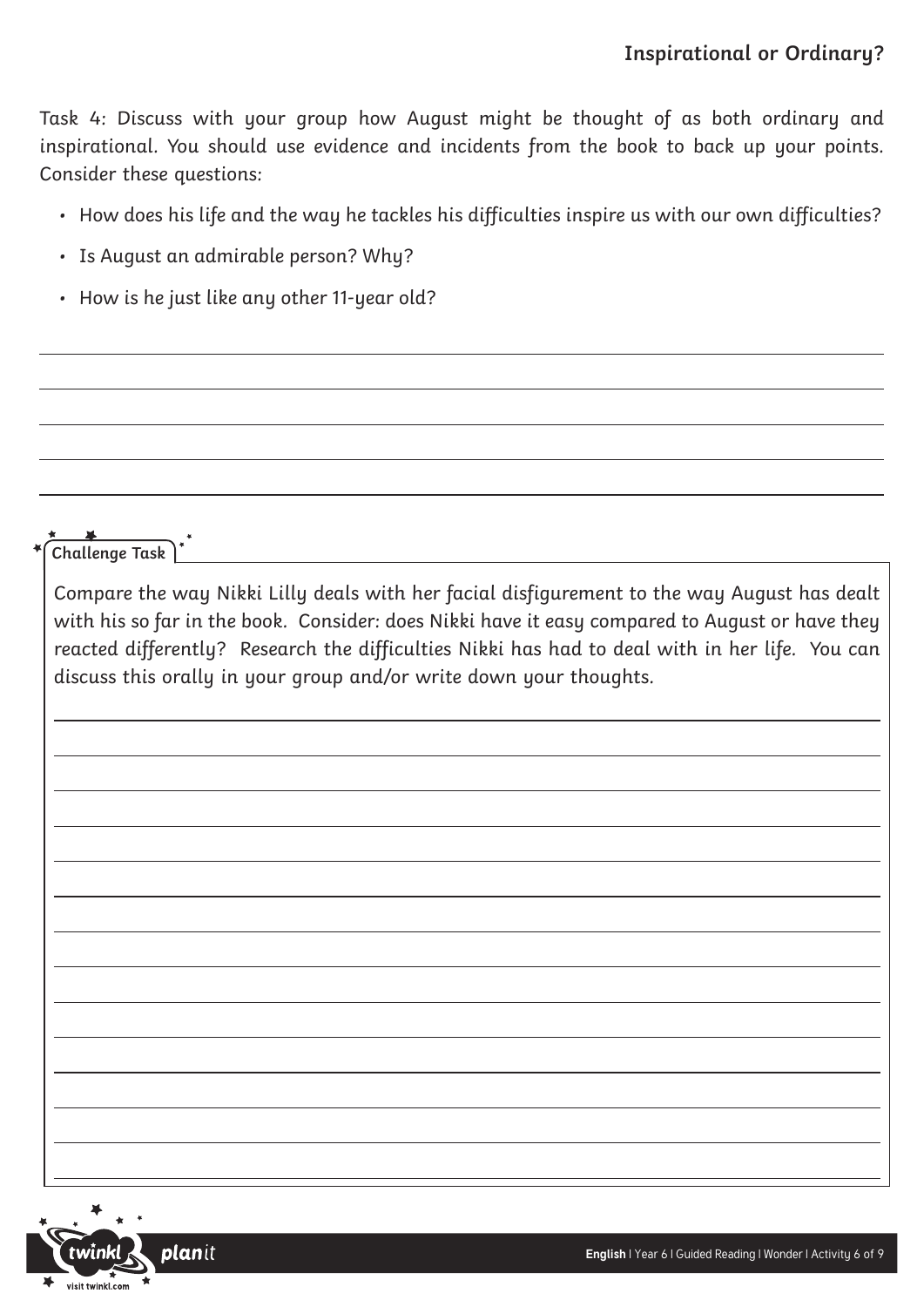## Inspirational or Ordinary **Answers**

## **Part A**

Task 1: Make a list of your morning routine – the things you do every morning between getting up and arriving at school. Be as detailed as you can.

### **Various answers.**

Task 2: Watch the **[video of Nikki Lilly](https://goo.gl/eFmgfU)** (Nikki Christou), a girl with facial disfigurement.

Make a list of the ordinary things she does in this video.

- **Gets up**
- **Checks her phone (3 times)**
- **Makes her bed**
- **Makes banana pancakes with blueberries**
- **Eats her breakfast**
- **Cleans her teeth**
- **Washes her face**
- **Pulls a face in front of the mirror**
- **Does her hair**
- **Does her make-up**
- **Shows off her clothes, watch and necklace**
- **Write a note**
- **Reads a book**

What things does Nikki do in the video to show that she values her appearance?

### **She does her hair and make-up and shows off her clothes, watch and necklace.**

Task 3: Watch the section again where Nikki is applying make-up and looking at her clothes and jewellery. Why might Nikki want to make herself look good?

**Example answer: Nikki is an ordinary 11/12 year old girl. Just because she has a facial disfigurement and a medical condition, doesn't mean that she shouldn't care about her appearance. Nikki's looks are different to most other people because of her medical condition and they're just that – different, neither 'good' or 'bad'.**

Task 4: What would you like to do that's extraordinary? What's stopping you from doing that? Discuss your ideas with the rest of your group.

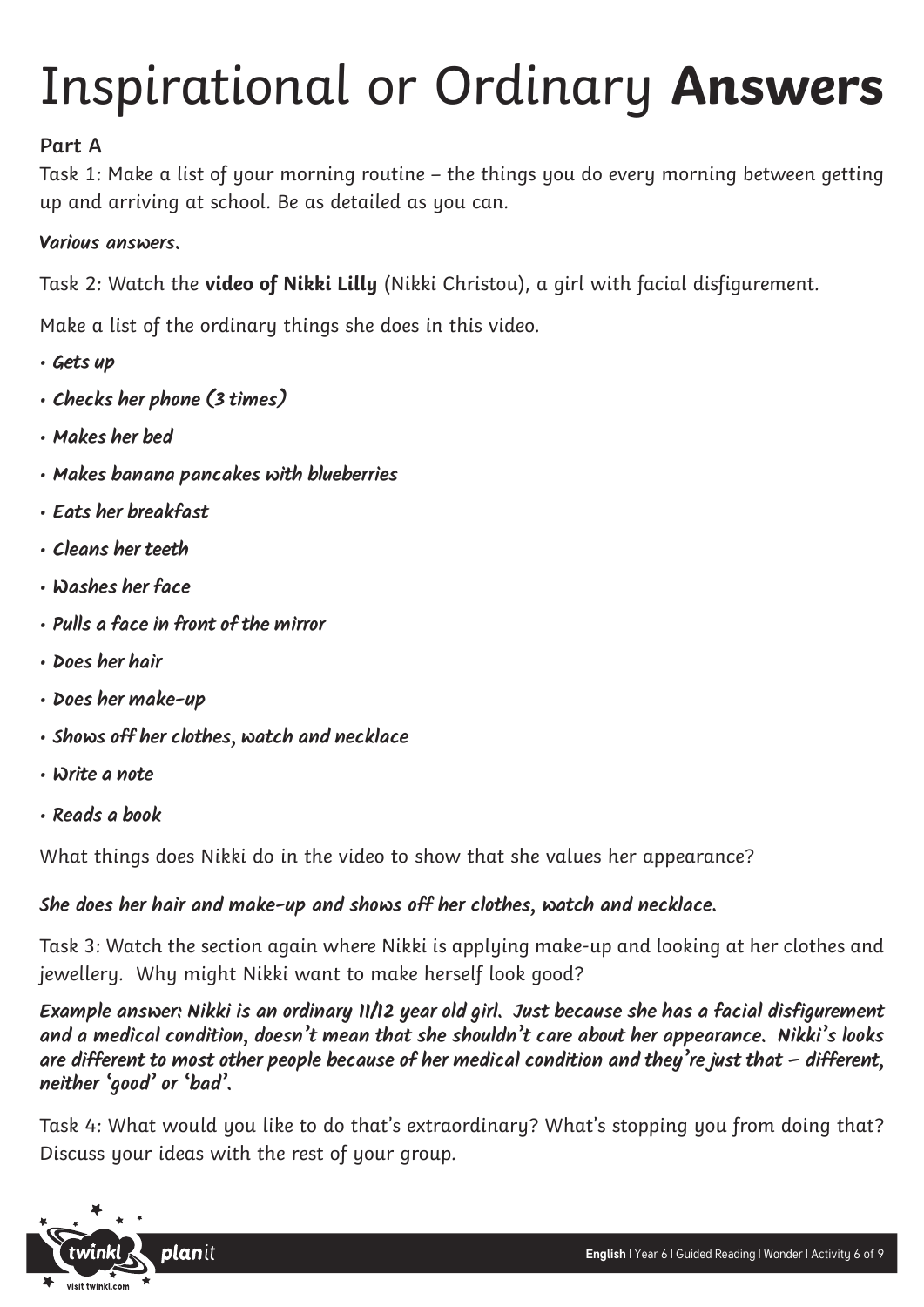Part B

Task 1: Pass around the **Nikki Lilly Fact Cards** and each person read aloud the facts about Nikki Lilly. Discuss the differences between yourselves and Nikki.

Task 2: Is Nikki extraordinary or is she extraordinary only because of her medical condition? Discuss this question in your group and record your own ideas below:

Example answers:

**Nikki is extraordinary because of her work on her blog. Very few children her age have done this and been so successful.** 

**She is also extraordinary because of her achievement on Junior Bake Off – winning the competition. She must be a good baker if she won that.** 

**That Nikki has a medical condition which has included 30 operations and yet has still achieved so much is even more impressive. This has been recognised by her two awards.**

**Nikki is brave and powerful to be presenting herself on her blog when others with her facial disfigurement might shy away from being seen in public (August wore the astronaut helmet, for example).**

**Nikki is particularly extraordinary since she is giving make-up tips on her vlog. This shows that she cares about her appearance not in spite of her facial disfigurement but proudly presents it as part of who she is.**

Task 3: Why might CBBC have invited her to compete in Junior Bake Off? Discuss this question in your group and record your own ideas below:

Example answers:

**Nikki is a good baker and probably won heats to enter the competition.**

**CBBC wants to present a range of people to its audience and celebrate difference.**

**CBBC just treated her like any other contestant. Her facial disfigurement has nothing to do with her baking skills.**